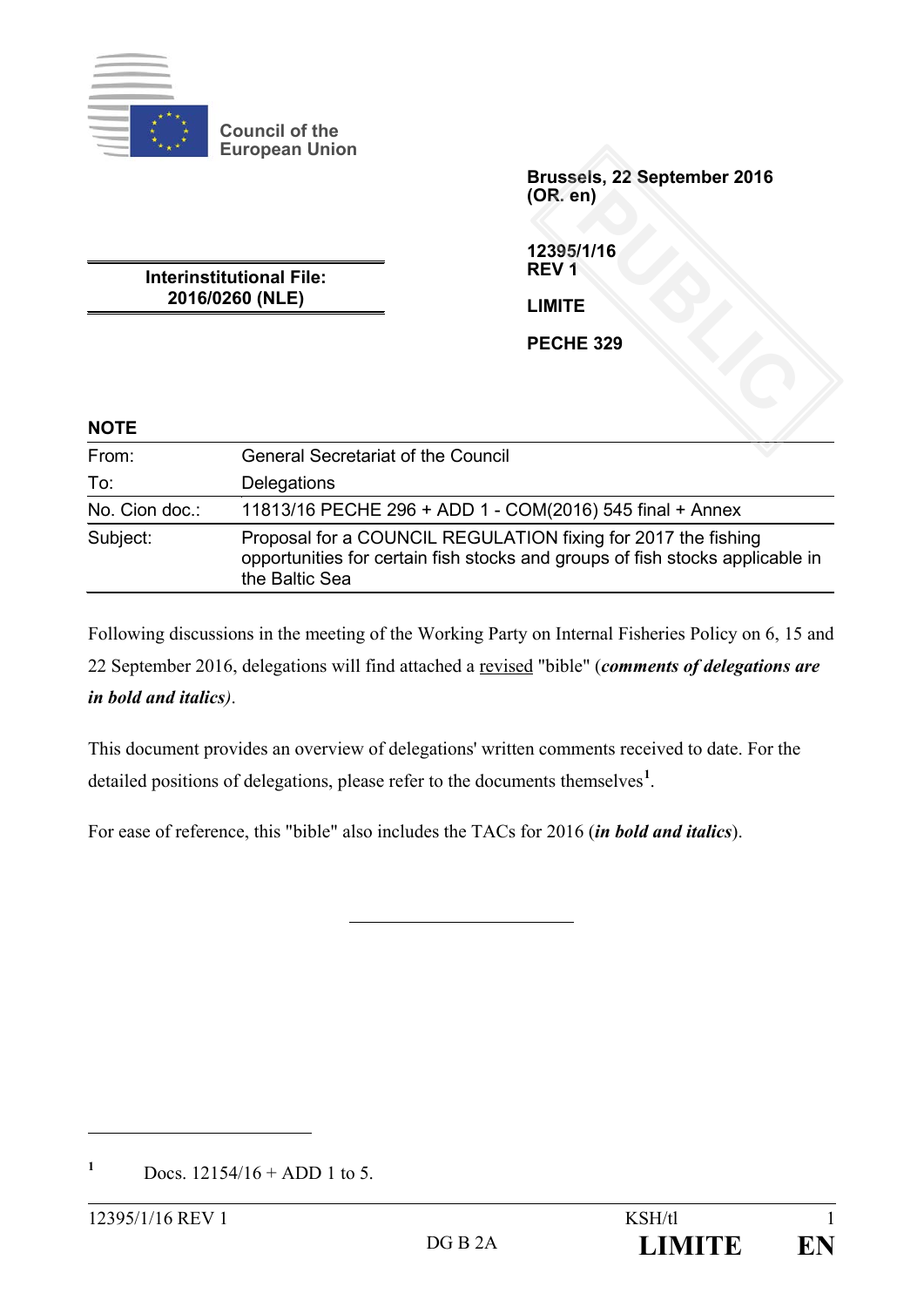#### **GENERAL COMMENTS:**

*All delegations are presently deemed to have general scutiny reservations on the proposal, including on the non-paper set out in doc. 12227/16 which has been integrated into this document.*

*PL: while generally endorsing the Commission's proposal, it is deeply concerned about the state of both cod stocks and a responsible approach ought to be adopted in this regard taking account of ICES' scientific advice for both stocks. DK: notes with satisfaction the positive development of a number of stocks, in particular for the pelagic species in the Baltic Sea, as well as for plaice, and is equally concerned about the status of the two cod stocks. SE: notes the positive development, in particular for the pelagic stocks, but is deeply concerned about the state of both cod stocks and a responsible approach ought to be adopted based on ICES advice and in line with the CFP and the Baltic MAP.*

*All directely concerned delegations are committed to facilitate the work of the Council through informal discussions in the context of BALTFISH.*

*DK and UK: maintain their parliamentary scrutiny reservations.*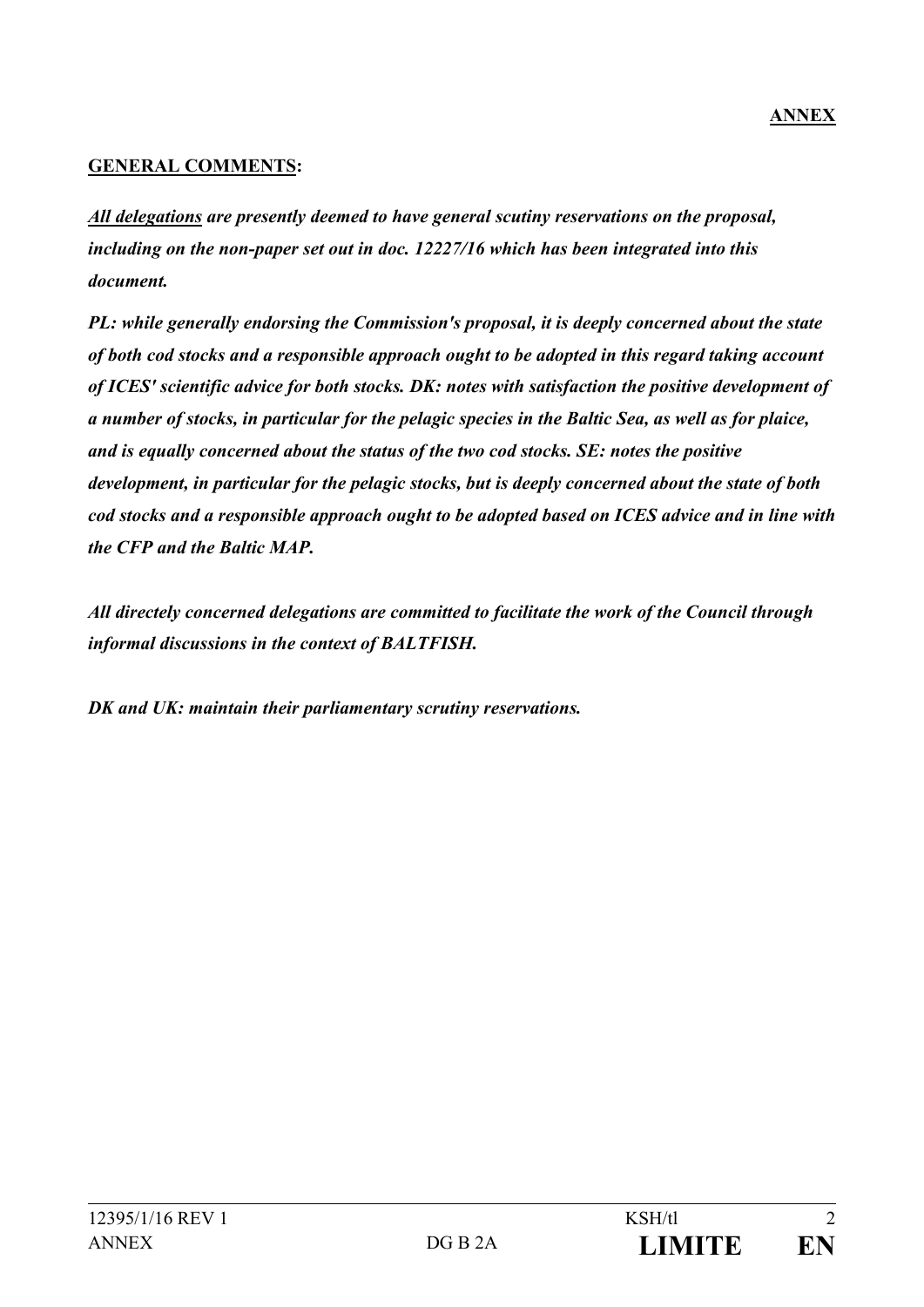#### 2016/0260 (NLE)

#### Proposal for a

### **COUNCIL REGULATION**

# **fixing for 2017 the fishing opportunities for certain fish stocks and groups of fish stocks applicable in the Baltic Sea**

#### THE COUNCIL OF THE EUROPEAN UNION,

Having regard to the Treaty on the Functioning of the European Union, and in particular Article 43(3) thereof,

Having regard to the proposal from the European Commission,

Whereas:

- (1) Article 43(3) of the Treaty provides that the Council is to adopt measures on the fixing and allocation of fishing opportunities, on a proposal from the Commission.
- (2) Article 6 of Regulation (EU) No 1380/2013 of the European Parliament and of the Council**[2](#page-2-0)** requires that measures for the conservation and sustainable exploitation of marine biological resources be adopted taking into account available scientific, technical and economic advice including, where relevant, reports drawn up by the Scientific, Technical and Economic Committee for Fisheries ('STECF') and other advisory bodies, as well as any advice received from Advisory Councils established for the relevant geographical areas or fields of competence and including any joint recommendations made by Member States.

<span id="page-2-0"></span>**<sup>2</sup>** Regulation (EU) No 1380/2013 of the European Parliament and of the Council of 11 December 2013 on the Common Fisheries Policy, amending Council Regulations (EC) No 1954/2003 and (EC) No 1224/2009 and repealing Council Regulations (EC) No 2371/2002 and (EC) No 639/2004 and Council Decision 2004/585/EC (OJ L 354, 28.12.2013, p. 22).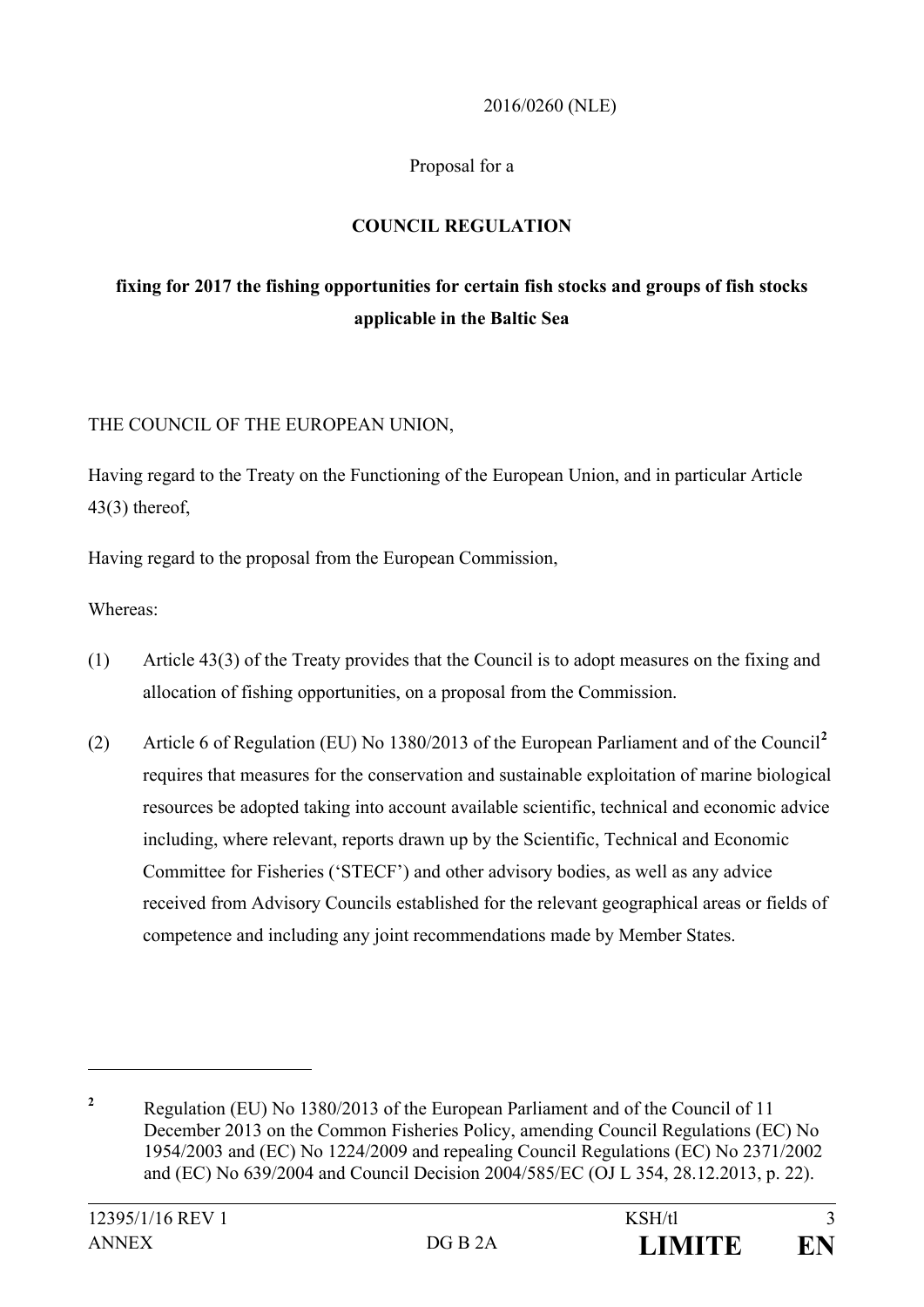- (3) It is incumbent upon the Council to adopt measures on the fixing and allocation of fishing opportunities, including certain conditions functionally linked thereto, as appropriate. Fishing opportunities should be allocated to Member States in such a way as to ensure the relative stability of fishing activities of each Member State for each stock or fishery and having due regard to the objectives of the Common Fisheries Policy (CFP) set out in Regulation (EU) No 1380/2013.
- (4) The total allowable catches (TACs) should therefore be established, in line with Regulation (EU) No 1380/2013, on the basis of the available scientific advice, taking into account biological and socioeconomic aspects whilst ensuring fair treatment between fishing sectors, as well as in the light of the opinions expressed during the consultation with stakeholders.
- (5) The fishing opportunities for stocks subject to specific multiannual plans should be established in accordance with the rules laid down in those plans. Consequently, catch limits for the cod, herring and sprat stocks in the Baltic Sea should be established in accordance with the rules laid down in Regulation (EU) No 2016/1139**[3](#page-3-0)** .
- (6) Due to changes in the biology of the eastern cod stock, the International Council for the Exploration of the Sea ('ICES') has not been able to establish the biological reference points for cod stocks in ICES subdivisions 25-32, and has instead advised that the TAC for that cod stock be based on the data limited approach. The absence of biological reference points made it impossible to follow the rules for fixing and allocating the fishing opportunities for cod stock in those subdivisions set out in Regulation (EU) No 2016/1139, As failing to fix and allocate fishing opportunities could seriously threaten the sustainability of the cod stock, it is appropriate, therefore, in order to contribute to the achievement of the objectives of the CFP, to fix the TAC on the basis of the data limited approach, at a level corresponding to the approach developed and advised by ICES.

<span id="page-3-0"></span>**<sup>3</sup>** Regulation (EU) 2016/1139 of the European Parliament and of the Council of 6 July 2016 establishing a multiannual plan for the stocks of cod, herring and sprat in the Baltic Sea and the fisheries exploiting those stocks, amending Council Regulation (EC) No 2187/2005 and repealing Council Regulation (EC) No 1098/2007, OJ L 191, 15.7.2016, p. 1–15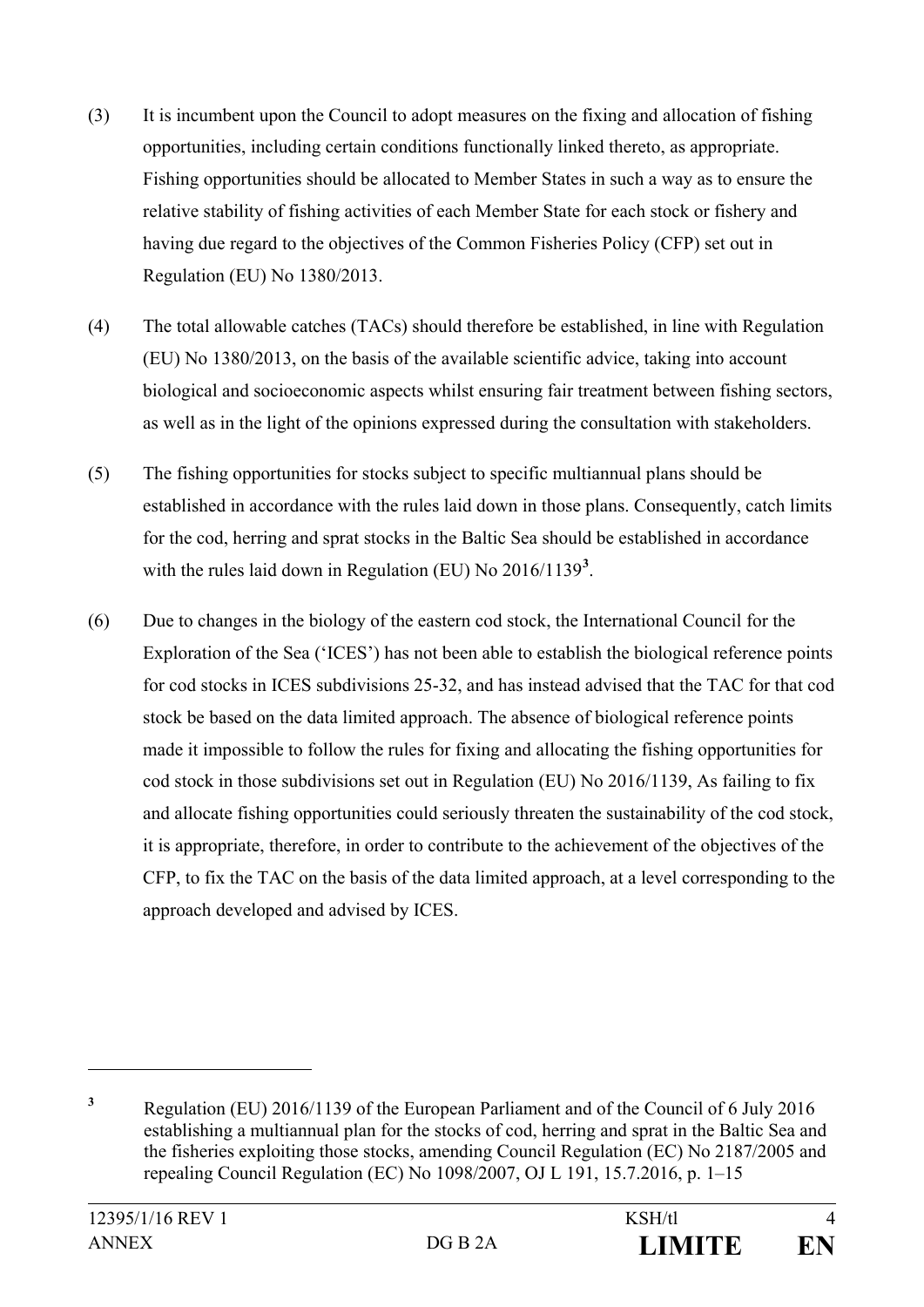- *"(6A) THE CONSERVATION REFERENCE POINT FOR THE WESTERN COD STOCK HAS BEEN ESTABLISHED BY REGULATION (EU) 2016/1139. IN 2016, ICES ESTIMATED THAT THE BIOMASS OF THE WESTERN COD STOCK IS BELOW THE SET CONSERVATION REFERENCE POINT. THEREFORE UNDER THE TERMS OF ARTICLE 5(3) OF THE SAME REGULATION REMEDIAL MEASURES SHALL BE TAKEN TO ENSURE THE RAPID RETURN OF THE STOCKS CONCERNED TO LEVELS ABOVE THE LEVEL CAPABLE OF PRODUCING MSY WHICH MAY INCLUDE SUSPENDING THE TARGETED FISHERY AND THE ADEQUATE REDUCTION OF FISHING MORTALITY.*
- *(6B) UNDER THE TERMS OF ARTICLE 5(5) OF THE SAME REGULATION THE CHOICE OF REMEDIAL MEASURES SHALL BE MADE IN ACCORDANCE WITH THE NATURE, SERIOUSNESS, REPETITION OF THE SITUATION WHERE THE SPAWNING STOCK BIOMASS IS BELOW THE SET CONSERVATION REFERENCE POINTS. IN 2016, ICES ESTIMATED THAT THE BIOMASS OF THE WESTERN COD STOCK HAS BEEN BELOW THE CONSERVATION REFERENCE POINT SINCE 2008. THEREFORE IN ORDER TO ENSURE THE RAPID RETURN OF THE STOCK TO LEVELS CAPABLE OF PRODUCING MSY IT IS APPROPRIATE TO APPLY THE BOTH MEASURES MENTIONED IN RECITAL (6A)."*
- *(7)* Regulation (EU) No 1380/2013 sets the objective of the CFP to achieve the maximum sustainable yield exploitation rate by 2015 where possible and, on a progressive, incremental basis at the latest by 2020 for all stocks.
- (8) The use of fishing opportunities set out in this Regulation is subject to Council Regulation (EC) No 1224/2009**[4](#page-4-0)** , and in particular to Articles 33 and 34 thereof concerning the recording of catches and fishing effort, and to the transmission of data on the exhaustion of fishing opportunities to the Commission. This Regulation should therefore specify the codes relating to landings of stocks subject to this Regulation that are to be used by Member States when sending data to the Commission.

<span id="page-4-0"></span>**<sup>4</sup>** Council Regulation (EC) No 1224/2009 of 20 November 2009 establishing a Community control system for ensuring compliance with the rules of the common fisheries policy, amending Regulations (EC) No 847/96, (EC) No 2371/2002, (EC) No 811/2004, (EC) No 768/2005, (EC) No 2115/2005, (EC) No 2166/2005, (EC) No 388/2006, (EC) No 509/2007, (EC) No 676/2007, (EC) No 1098/2007, (EC) No 1300/2008, (EC) No 1342/2008 and repealing Regulations (EEC) No 2847/93, (EC) No 1627/94 and (EC) No 1966/2006 (OJ L [343, 22.12.2009, p.](http://eur-lex.europa.eu/legal-content/EN/AUTO/?uri=OJ:L:2009:343:TOC) 1).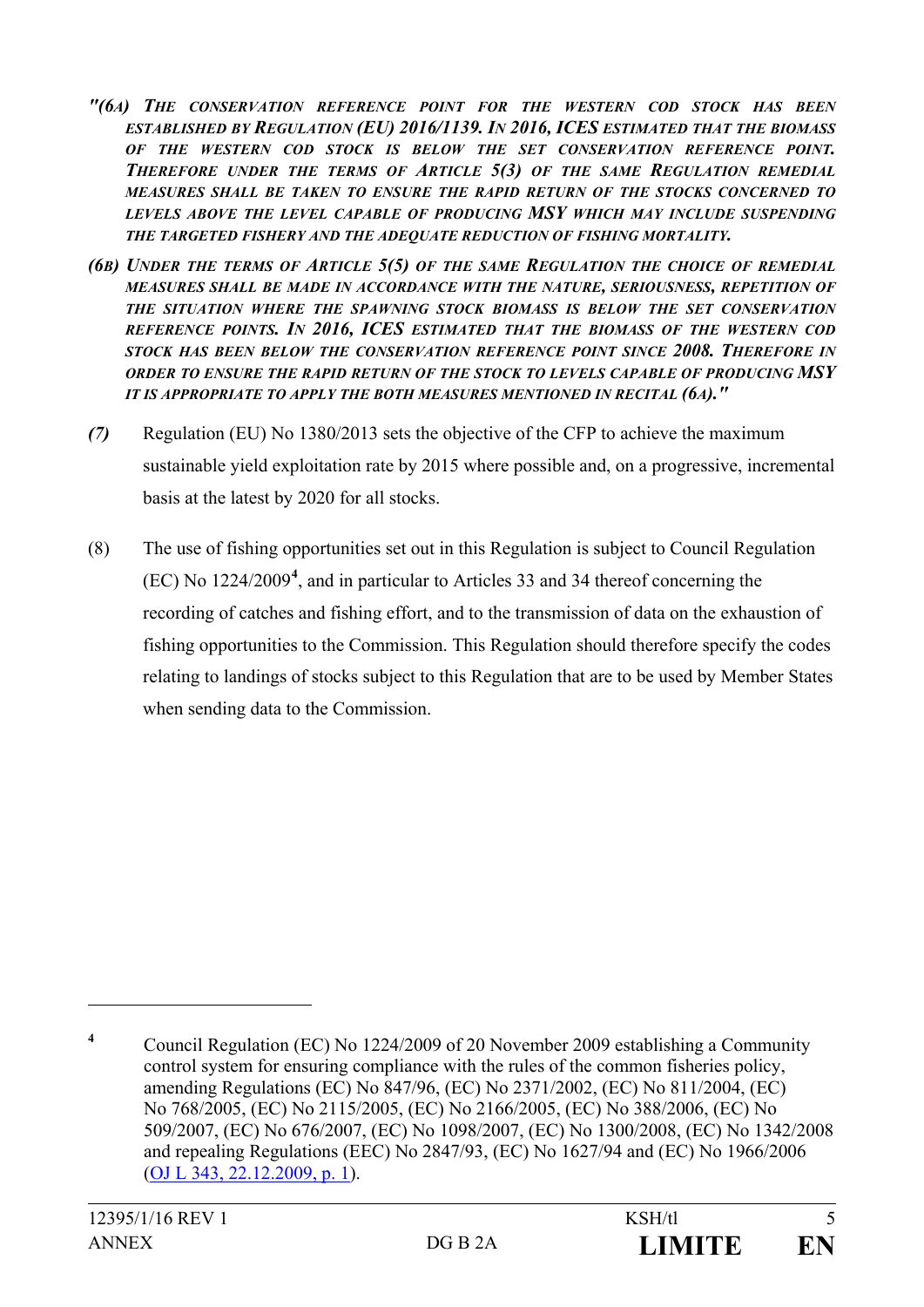- (9) Council Regulation (EC) No 847/96**[5](#page-5-0)** introduced additional conditions for year-to-year management of TACs including, under Articles 3 and 4, flexibility provisions for precautionary and analytical TACs. Under Article 2 of that Regulation, when fixing the TACs, the Council is to decide to which stocks Articles 3 or 4 shall not apply, in particular on the basis of the biological status of the stocks. More recently, the year-to-year flexibility mechanism was introduced by Article 15(9) of Regulation (EU) No 1380/2013 for all stocks that are subject to the landing obligation. Therefore, in order to avoid excessive flexibility that would undermine the principle of rational and responsible exploitation of living marine biological resources, hinder the achievement of the objectives of the CFP and deteriorate the biological status of the stocks, it should be established that Articles 3 and 4 of Regulation (EC) No 847/96 apply to analytical TACs only where the year-to-year flexibility provided for in Article 15(9) of Regulation (EU) No 1380/2013 is not used.
- (10) In order to avoid interruption of fishing activities and to ensure the livelihoods of Union fishermen, this Regulation should apply from 1 January 2017. For reasons of urgency, this Regulation should enter into force immediately after its publication,

HAS ADOPTED THIS REGULATION:

<span id="page-5-0"></span>**<sup>5</sup>** Council Regulation (EC) No 847/96 of 6 May 1996 introducing additional conditions for year-to-year management of TACs and quotas (OJ L [115, 9.5.1996, p.](http://eur-lex.europa.eu/legal-content/EN/AUTO/?uri=OJ:L:1996:115:TOC) 3).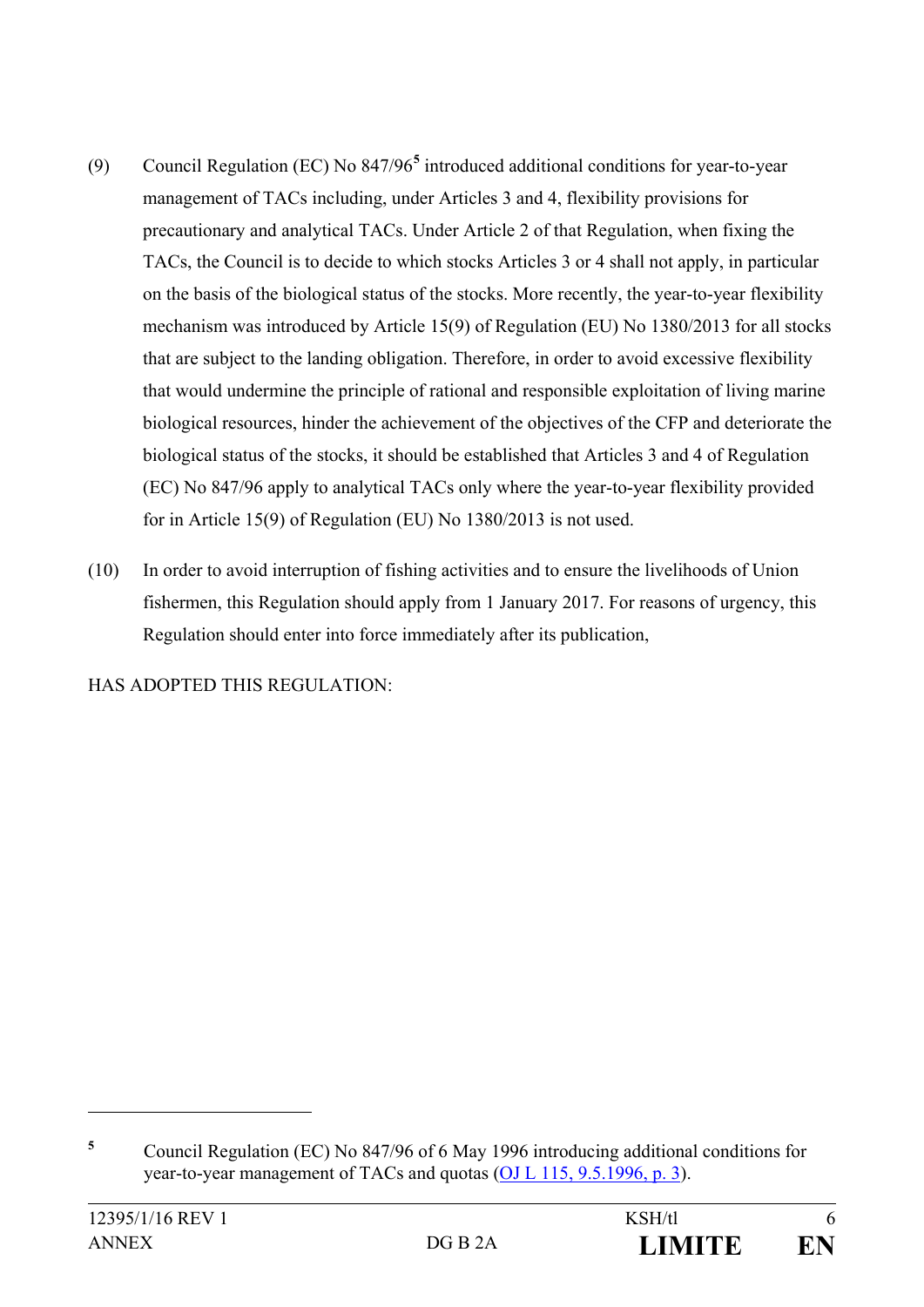# **CHAPTER I**

# **GENERAL PROVISIONS**[6](#page-6-0)

#### *Article 1*

#### *Subject matter*

This Regulation fixes the fishing opportunities for certain fish stocks and groups of fish stocks in the Baltic Sea for 2017.

#### *Article 2*

#### *Scope*

This Regulation shall apply to Union fishing vessels operating in the Baltic Sea.

## *Article 3*

## *Definitions[7](#page-6-1)*

For the purposes of this Regulation the following definitions shall apply:

- (1) 'ICES' means International Council for the Exploration of the Sea;
- (2) 'Baltic Sea' means ICES zones IIIb, IIIc and IIId;
- (3) 'subdivision' means an ICES subdivision of the Baltic Sea as defined in Annex I to Council Regulation (EC) No 2187/2005**[8](#page-6-2)** ;
- (4) 'fishing vessel' means any vessel equipped for commercial exploitation of marine biological resources;

<span id="page-6-0"></span>**<sup>6</sup>** *DE considers that the proposal is missing a substantive article making a measure such as temporary cessation eligible under the EMFF*. *COM: examines suggestion*. **<sup>7</sup>** *LT: a reference to relevant definitions in Basic Regulation suffice, no need to repeat also the* 

<span id="page-6-1"></span>*text. COM: text can be simplified.*<br><sup>8</sup> Council Regulation (EC) No 2187/2005 of 21 December 2005 for the conservation of

<span id="page-6-2"></span>fishery resources through technical measures in the Baltic Sea, the Belts and the Sound  $(O$ L [349, 31.12.2005, p.](http://eur-lex.europa.eu/legal-content/EN/AUTO/?uri=OJ:L:2005:349:TOC) 1).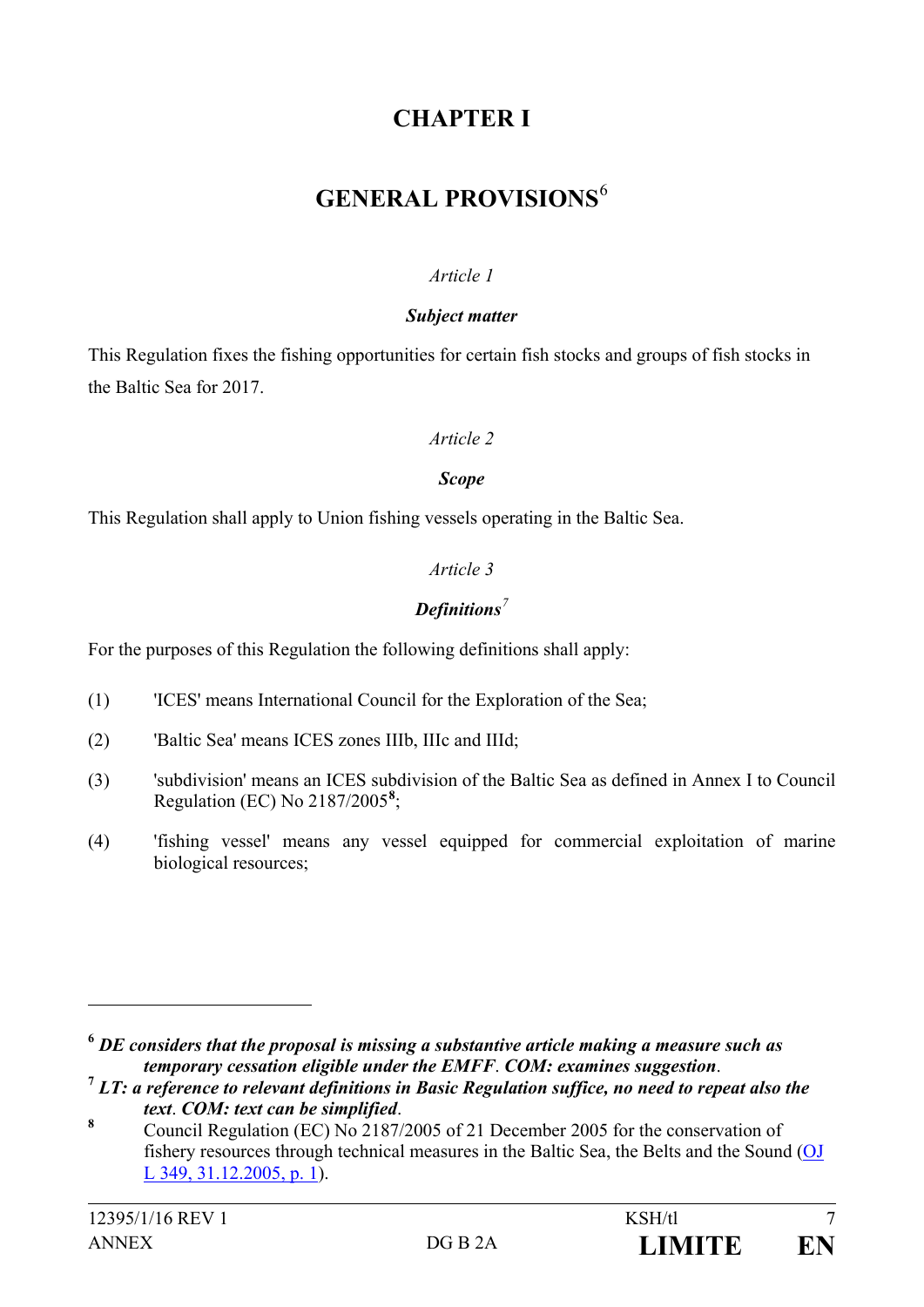- (5) 'Union fishing vessel' means a fishing vessel flying the flag of a Member State and registered in the Union;
- (6) 'stock' means a marine biological resource that occurs in a given management area;
- (7) 'total allowable catch' (TAC) means the quantity of each stock that can be caught over the period of a year, for fisheries that are subject to a landing obligation pursuant to Article 15 of Regulation (EU) No 1380/2013;
- (8) 'quota' means a proportion of the TAC allocated to the Union, a Member State or a third country.

# **CHAPTER II**

# **FISHING OPPORTUNITIES**

### *Article 4*

#### *TACs and allocations*

The TACs, the quotas and the conditions functionally linked thereto, where appropriate, are set out in the Annex.

#### *Article 5*

## *Special provisions on allocations of fishing opportunities*

The allocation of fishing opportunities among Member States, as set out in this Regulation, shall be without prejudice to: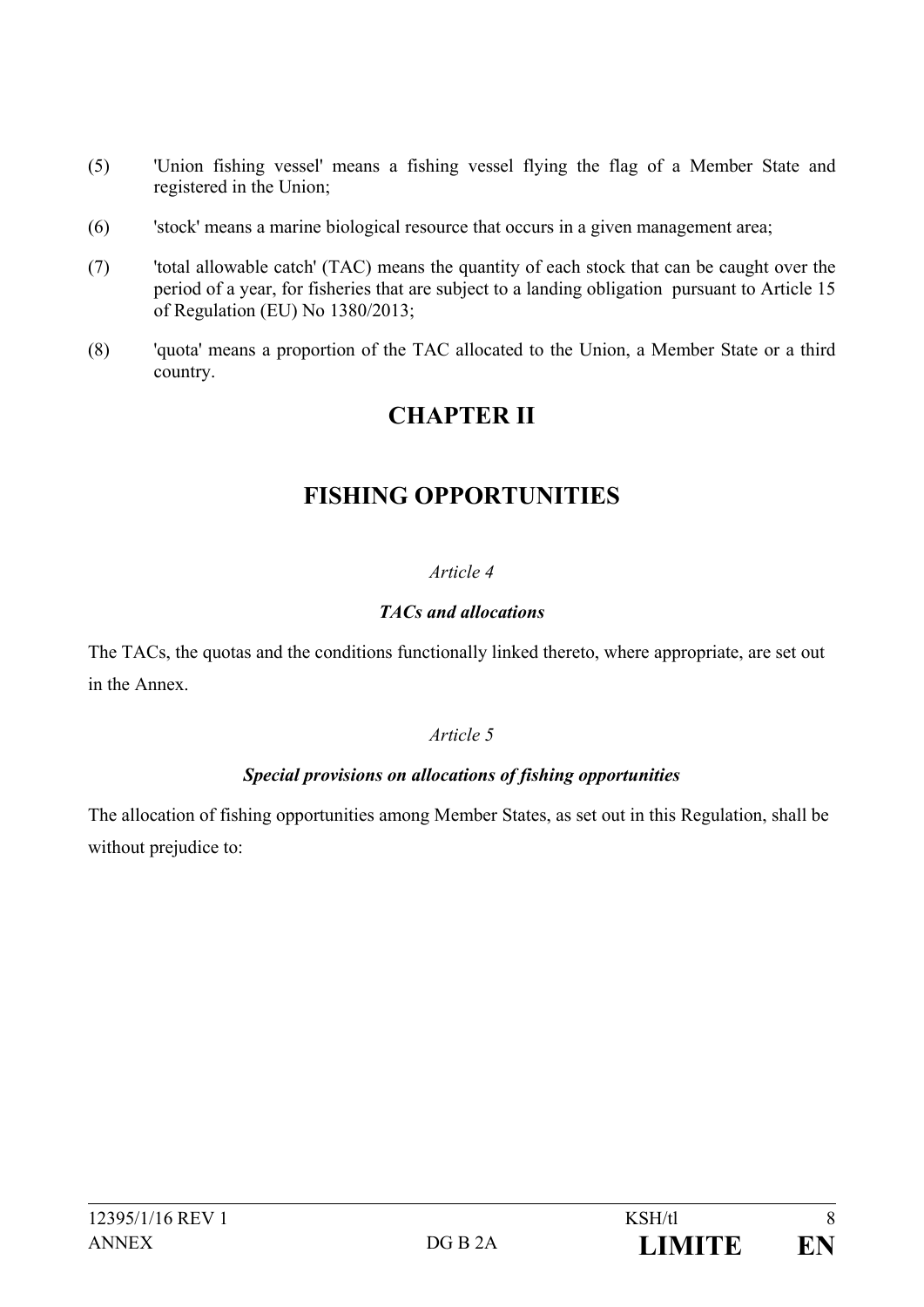- (a) exchanges made pursuant to Article 16(8) of Regulation (EU) No 1380/2013;
- (b) deductions and reallocations made pursuant to Article 37 of Regulation (EC) No 1224/2009;
- (c) additional landings allowed under Article 3 of Regulation (EC) No 847/96 or under Article 15(9) of Regulation (EU) No 1380/2013;
- (d) quantities withheld in accordance with Article 4 of Regulation (EC) No 847/96 or transferred under Article 15(9) of Regulation (EU) No 1380/2013;
- (e) deductions made pursuant to Articles 105 and 107 of Regulation (EC) No 1224/2009.

#### *Article 6*

#### *Conditions for landing of catches and by-catches*

- 1. Catches of species which are subject to catch limits and which have been caught in fisheries specified in Article 15(1) of Regulation (EU) No 1380/2013 are subject to the landing obligation, as established in Article 15 of that Regulation.
- 2. The stocks of non-target species within the safe biological limits referred to in Article 15(8) of Regulation (EU) No 1380/2013 are identified in the Annex for the purpose of the derogation from the obligation to count catches against the relevant quota provided for in that Article.

# **CHAPTER III**

# **FINAL PROVISIONS**

## *Article 7*

#### *Data transmission*

When, pursuant to Articles 33 and 34 of Regulation (EC) No 1224/2009, Member States send data relating to quantities of stocks caught or landed to the Commission, they shall use the stock codes set out in the Annex to this Regulation.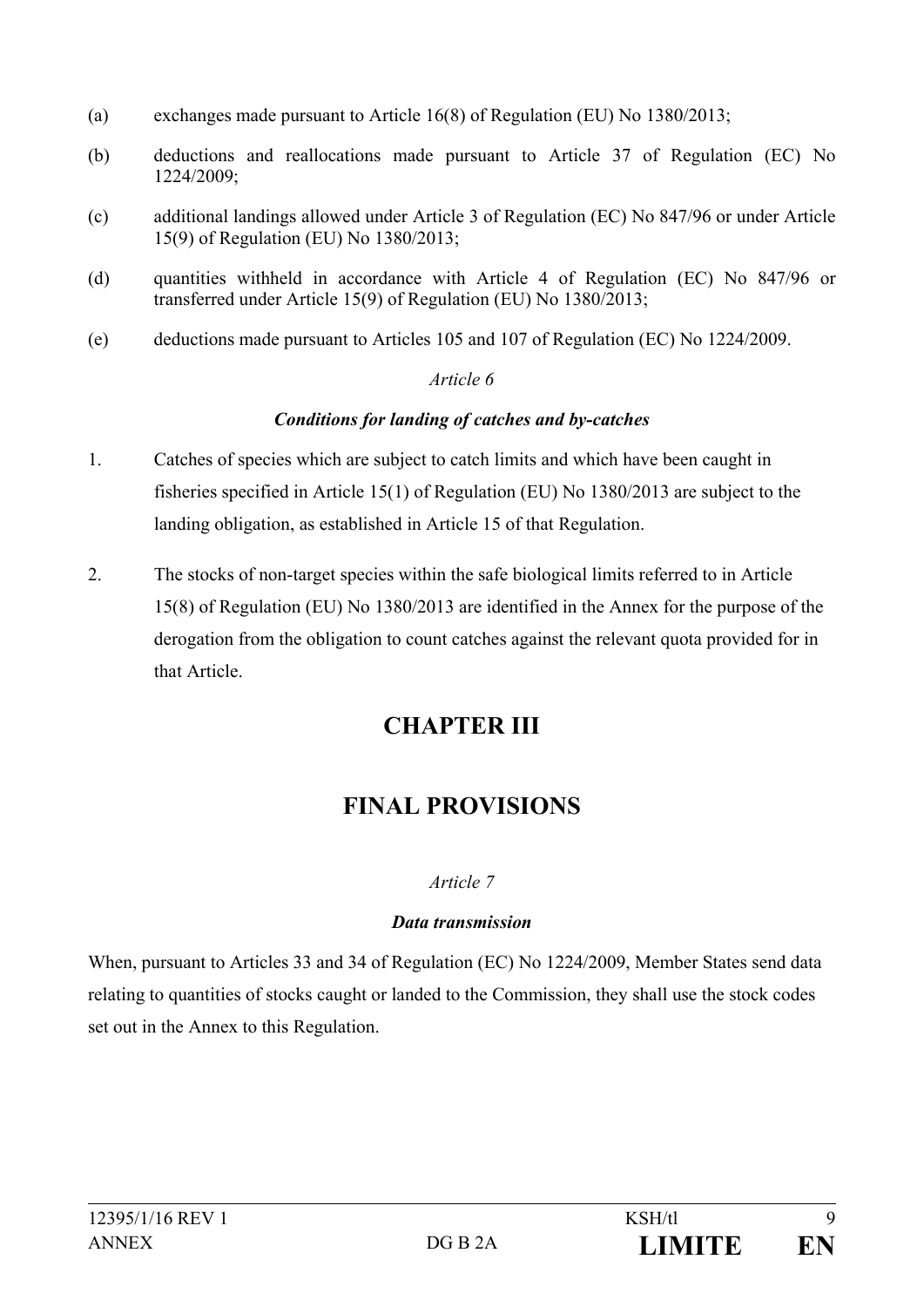#### *Article 8*

## *Flexibility*

- 1. Except where specified otherwise in the Annex to this Regulation, Article 3 of Regulation (EC) No 847/96 shall apply to stocks subject to precautionary TACs and Article 3(2) and (3) and Article 4 of that Regulation shall apply to stocks subject to an analytical TAC.
- 2. Article 3(2) and (3) and Article 4 of Regulation (EC) No 847/96 shall not apply where a Member State uses the year-to-year flexibility provided for in Article 15(9) of Regulation (EU) No 1380/2013.

### *Article 9*

### *Entry into force*

This Regulation shall enter into force on the day following that of its publication in the *Official Journal of the European Union*.

It shall apply from 1 January 2017.

This Regulation shall be binding in its entirety and directly applicable in all Member States.

Done at Brussels,

*For the Council The President*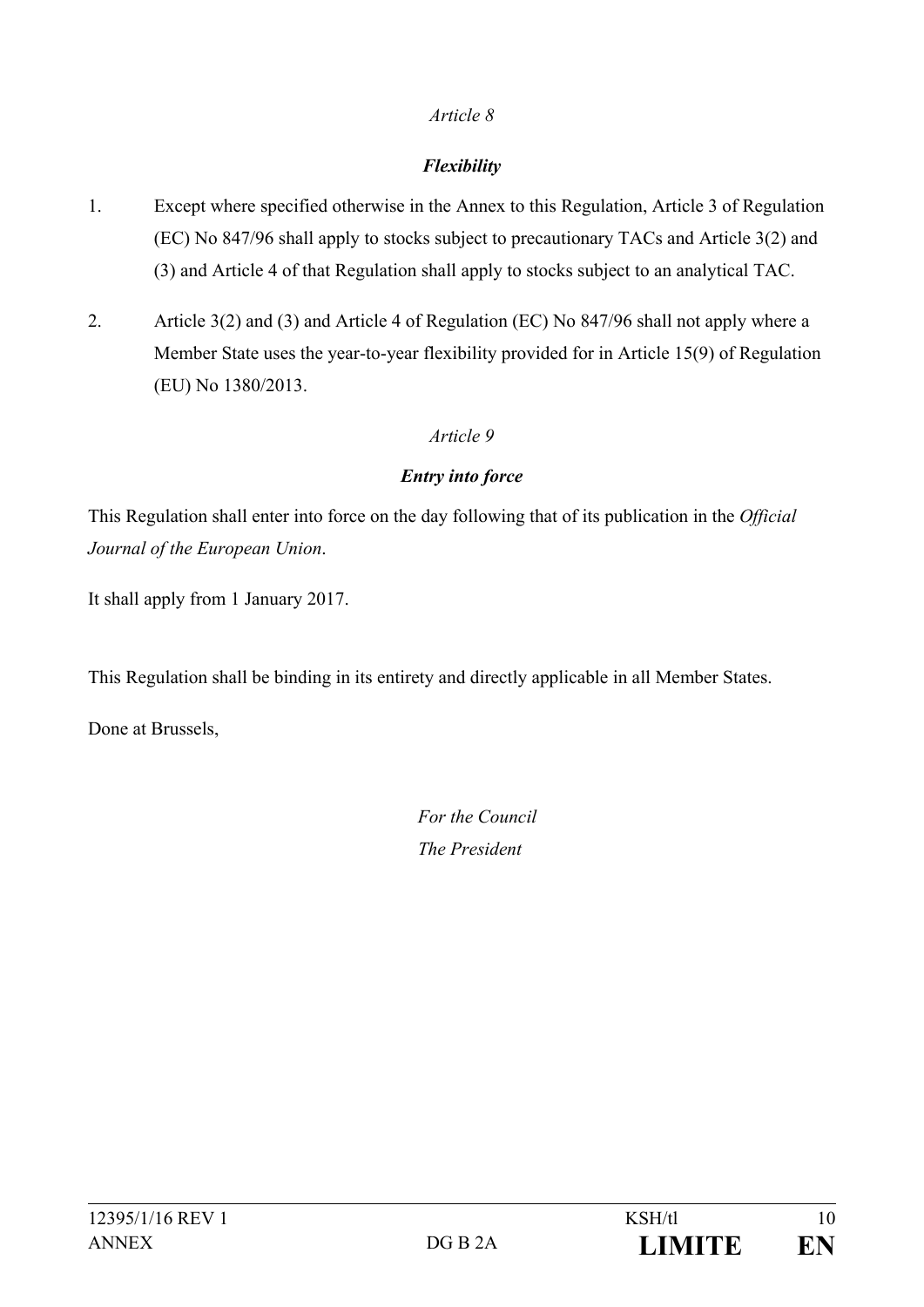#### ANNEX

# **TACs APPLICABLE TO UNION FISHING VESSELS IN AREAS WHERE TACs EXIST BY SPECIES AND BY AREA**

The following tables set out the TACs and quotas (in tonnes live weight, except where otherwise specified) by stock, and conditions functionally linked thereto.

The references to fishing zones are references to ICES zones, unless otherwise specified*.*

The fish stocks are referred to using the alphabetical order of the Latin names of the species.

For the purposes of this Regulation, the following comparative table of Latin names and common names is provided:

| Scientific name          | Alpha-3 code | Common name     |
|--------------------------|--------------|-----------------|
| Clupea harengus          | <b>HER</b>   | Herring         |
| Gadus morhua             | <b>COD</b>   | Cod             |
| Pleuronectes platessa    | <b>PLE</b>   | Plaice          |
| Salmo salar              | <b>SAL</b>   | Atlantic salmon |
| <i>Sprattus sprattus</i> | <b>SPR</b>   | Sprat           |

| Species:   | Herring         |        | Zone:                  | Subdivisions 30-31                  |
|------------|-----------------|--------|------------------------|-------------------------------------|
|            | Clupea harengus |        |                        | (HER/30/31.)                        |
| Finland    | 115 599         |        |                        | 99 098 FI and SE: support proposal. |
| Sweden     | 25 3 9 9        | 21 774 |                        |                                     |
|            |                 |        |                        |                                     |
| Union      | 140 998         | 120872 |                        |                                     |
|            |                 |        |                        |                                     |
| <b>TAC</b> | 140 998         |        | 120 872 Analytical TAC |                                     |
|            |                 |        |                        |                                     |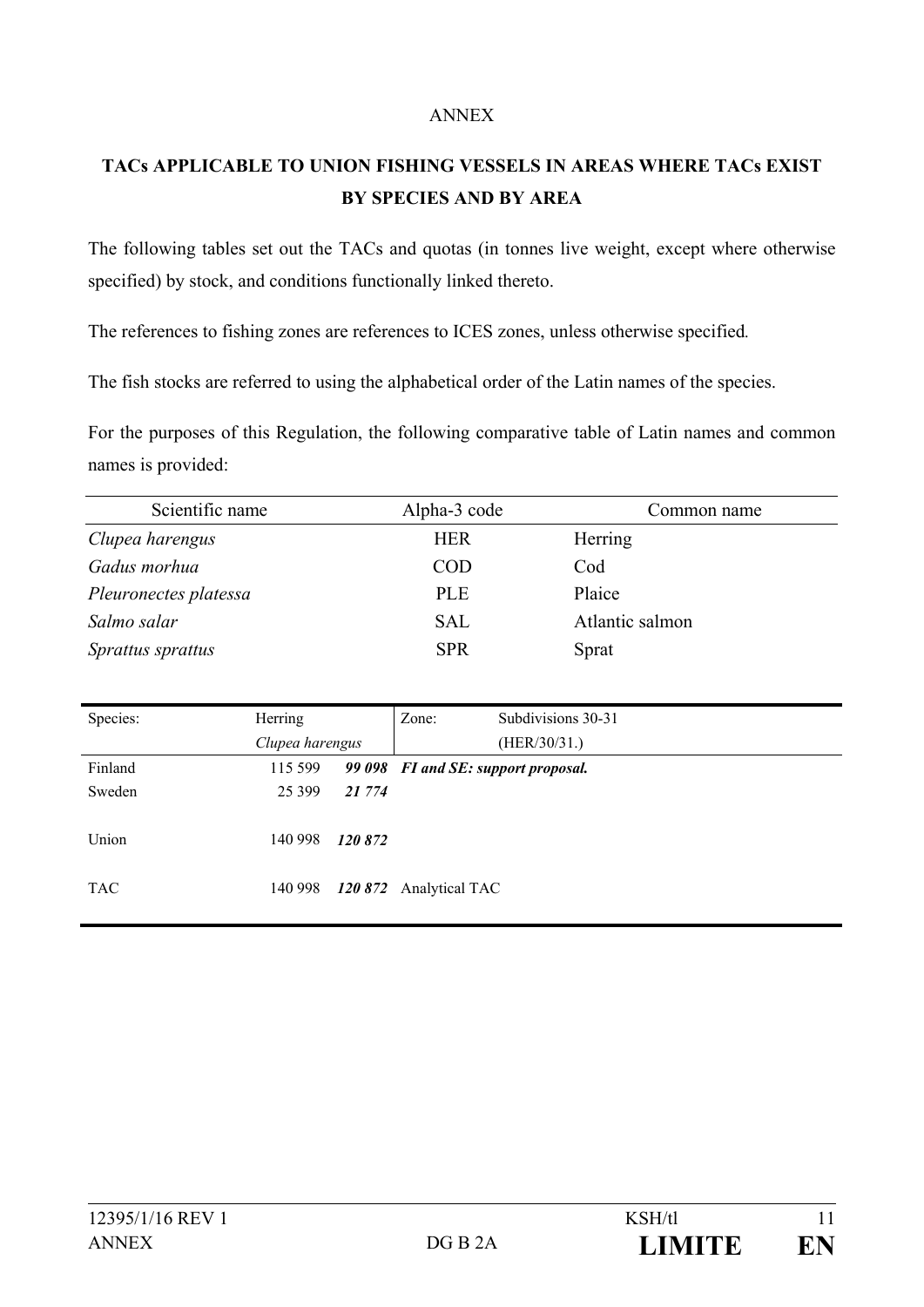| Species:   | Herring         |                | Zone:<br>Subdivisions 22-24                                                                                                                                                         |
|------------|-----------------|----------------|-------------------------------------------------------------------------------------------------------------------------------------------------------------------------------------|
|            | Clupea harengus |                | $(HER/3BC+24)$                                                                                                                                                                      |
| Denmark    | 3981            | 3683           | Article $6(2)$ of this Regulation shall apply.                                                                                                                                      |
| Germany    | 15 670          | 14 496         | PL: favours increasing fish quota in line with ICES advice as<br>proposed (8%). DK and SE: support proposal and appreciate 50/50<br>split between Baltic Sea and Kattegat/Skagerak. |
| Finland    | 2               | $\overline{2}$ |                                                                                                                                                                                     |
| Poland     | 3695            | 3419           |                                                                                                                                                                                     |
| Sweden     | 5 0 5 3         | 4674           |                                                                                                                                                                                     |
| Union      | 28 4 01         | 26 274         |                                                                                                                                                                                     |
| <b>TAC</b> | 28 401          | 26 274         | Analytical TAC<br>Article 3(2) and (3) of Regulation (EC) No 847/96 shall not apply.<br>Article 4 of Regulation (EC) No 847/96 shall not apply.                                     |

| Species:   | Herring         |            | Zone:<br>Union waters of Subdivisions 25-27, 28.2, 29 and 32     |  |  |
|------------|-----------------|------------|------------------------------------------------------------------|--|--|
|            | Clupea harengus |            | (HER/3D-R30)                                                     |  |  |
| Denmark    |                 | 3 905      | Article $6(2)$ of this Regulation shall apply.                   |  |  |
|            |                 |            | PL: favours maintaining quota at 2016 level (roll-over). DK, EE, |  |  |
|            | 4 2 0 5         |            | FI, LT and SE: support proposal.                                 |  |  |
| Germany    | 1 1 1 5         | 1035       |                                                                  |  |  |
| Estonia    | 21 473          | 19 942     |                                                                  |  |  |
| Finland    | 41 914          | 38 927     |                                                                  |  |  |
| Latvia     | 5 2 9 9         | 4921       |                                                                  |  |  |
| Lithuania  | 5 5 8 0         | 5 1 8 2    |                                                                  |  |  |
| Poland     | 47 618          | 44 224     |                                                                  |  |  |
| Sweden     | 63 925          | 59 369     |                                                                  |  |  |
|            |                 |            |                                                                  |  |  |
| Union      | 191 129         | 177 505    |                                                                  |  |  |
|            |                 |            |                                                                  |  |  |
| <b>TAC</b> | <b>Not</b>      | <b>Not</b> | Analytical TAC                                                   |  |  |
|            | relevant        | relevant   |                                                                  |  |  |
|            |                 |            |                                                                  |  |  |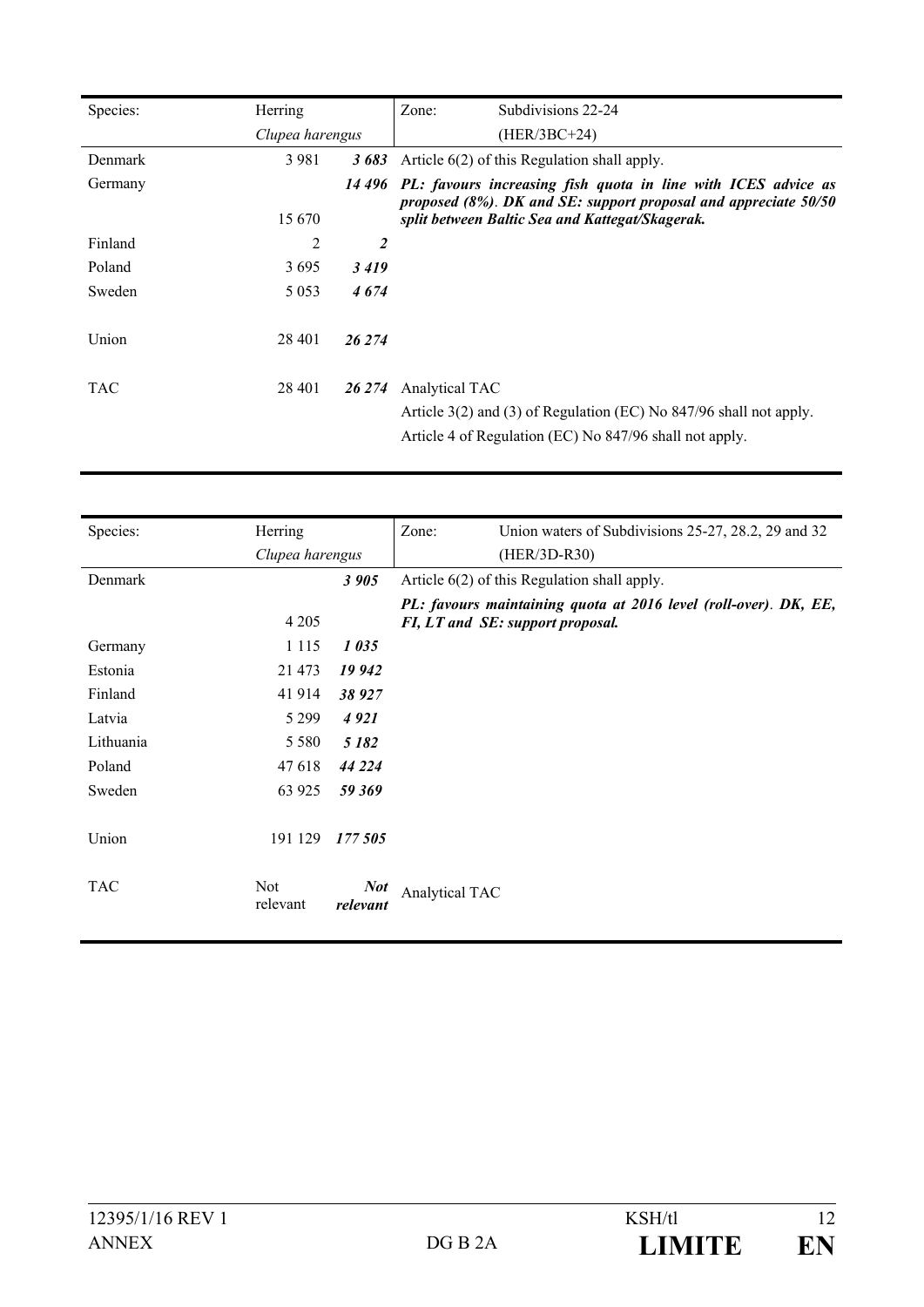| Species:   | Herring         |        | Zone:          | Subdivision 28.1                                                                                                                                                                                                                                                                                                                                                                                                |
|------------|-----------------|--------|----------------|-----------------------------------------------------------------------------------------------------------------------------------------------------------------------------------------------------------------------------------------------------------------------------------------------------------------------------------------------------------------------------------------------------------------|
|            | Clupea harengus |        |                | (HER/03D.RG)                                                                                                                                                                                                                                                                                                                                                                                                    |
| Estonia    |                 | 16 124 |                | Article $6(2)$ of this Regulation shall apply.                                                                                                                                                                                                                                                                                                                                                                  |
|            | 12 667          |        |                | EE, FI, LT and LV favour to reduce TAC with 10.9% only to<br>31121t (fishing mortality MSY Fupper=0.38); 2015 year-class is<br>rich and will ensure an increase of SSB in 2017; local fishing<br>communities very dependent on this stock. COM: examining this<br>position, maybe possible, but need scientific justification. EE, LV:<br>TAC level justified by Article 4(4)b), will provide more information. |
| Latvia     | 14 762          | 18791  |                |                                                                                                                                                                                                                                                                                                                                                                                                                 |
| Union      | 27429           | 34 915 |                |                                                                                                                                                                                                                                                                                                                                                                                                                 |
| <b>TAC</b> | 27 4 29         | 34 915 | Analytical TAC |                                                                                                                                                                                                                                                                                                                                                                                                                 |

| Species    | Cod                    |          | Zone:                        | Union waters of Subdivisions 25-32                                                                                                                                                                                                                                                                                                                                                                                                                                                                                                                                                                                                                                                                                                                                                                                                          |
|------------|------------------------|----------|------------------------------|---------------------------------------------------------------------------------------------------------------------------------------------------------------------------------------------------------------------------------------------------------------------------------------------------------------------------------------------------------------------------------------------------------------------------------------------------------------------------------------------------------------------------------------------------------------------------------------------------------------------------------------------------------------------------------------------------------------------------------------------------------------------------------------------------------------------------------------------|
|            | Gadus morhua           |          |                              | (COD/3DX32.)                                                                                                                                                                                                                                                                                                                                                                                                                                                                                                                                                                                                                                                                                                                                                                                                                                |
| Denmark    | p.m5726.               |          |                              | 9451 PL: favours reduction in line with science i.e. by 37%, scrutiny on<br>non paper. LV: favours reduction of max. 20% to cushion socio-<br>economic consequences; maintain closure periods. DK: considers a<br>reduction between 8-20% as a maximum; not supportive of re-<br>introducing closure periods. DE: scrutiny on non paper; believes a<br>more moderate reduction for both stocks to be appropriate. SE level<br>seems appropriate, positive scrutiny. EE, LT: a reduction of 20%<br>would seem more appropriate, but must be seen in the context of<br>Western cod.; can support a closure period in the summer. EE, LT<br>and PL: also willing to consider additional correctional measures<br>as foreseen in the MAP, such as a "summer closure" or "spawning<br>protection". FI: favours a reduction in line with science. |
| Germany    | p.m.2278               | 3 760    |                              |                                                                                                                                                                                                                                                                                                                                                                                                                                                                                                                                                                                                                                                                                                                                                                                                                                             |
| Estonia    | p.m.558.               | 921      |                              |                                                                                                                                                                                                                                                                                                                                                                                                                                                                                                                                                                                                                                                                                                                                                                                                                                             |
| Finland    | <del>p.m</del> 438.    | 723      |                              |                                                                                                                                                                                                                                                                                                                                                                                                                                                                                                                                                                                                                                                                                                                                                                                                                                             |
| Latvia     | p.m.2129               | 3 5 1 4  |                              |                                                                                                                                                                                                                                                                                                                                                                                                                                                                                                                                                                                                                                                                                                                                                                                                                                             |
| Lithuania  | p.m1403.               | 2315     |                              |                                                                                                                                                                                                                                                                                                                                                                                                                                                                                                                                                                                                                                                                                                                                                                                                                                             |
| Poland     | p.m6594.               | 10884    |                              |                                                                                                                                                                                                                                                                                                                                                                                                                                                                                                                                                                                                                                                                                                                                                                                                                                             |
| Sweden     | $p_{.}m5801.$          | 9 5 7 5  |                              |                                                                                                                                                                                                                                                                                                                                                                                                                                                                                                                                                                                                                                                                                                                                                                                                                                             |
| Union      | p.m.24927              | 41 143   |                              |                                                                                                                                                                                                                                                                                                                                                                                                                                                                                                                                                                                                                                                                                                                                                                                                                                             |
| <b>TAC</b> | <b>Not</b><br>relevant | relevant | <b>Not</b> Precautionary TAC | Article 3(2) and (3) of Regulation (EC) No 847/96 shall not apply.<br>Article 4 of Regulation (EC) No 847/96 shall not apply.                                                                                                                                                                                                                                                                                                                                                                                                                                                                                                                                                                                                                                                                                                               |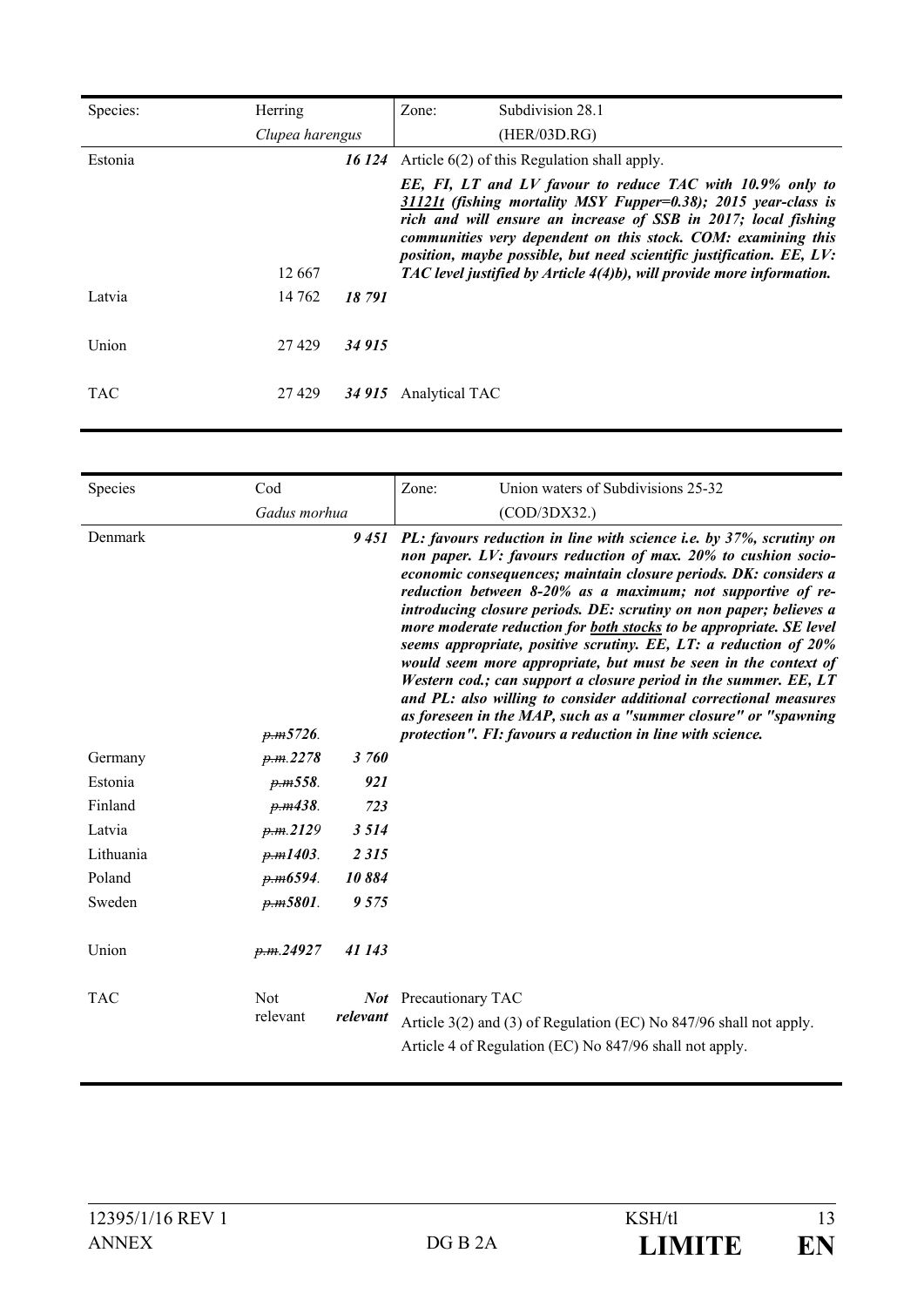| Species:                      | Cod                                          |                       | Subdivisions 22-24<br>Zone:                                                                                                                                                                                                                                                                                                                                                                                                                                                                                                                                                                                                                                                                                                                                                                                                                                                                                                                                                                                                                                                                                                                                                                                                                                                                                                                                                                                                                                                                                                                                                                                                                                                                                                                                                                                                                                                                                                                                                                                                                                                                                                                                                                                                                  |
|-------------------------------|----------------------------------------------|-----------------------|----------------------------------------------------------------------------------------------------------------------------------------------------------------------------------------------------------------------------------------------------------------------------------------------------------------------------------------------------------------------------------------------------------------------------------------------------------------------------------------------------------------------------------------------------------------------------------------------------------------------------------------------------------------------------------------------------------------------------------------------------------------------------------------------------------------------------------------------------------------------------------------------------------------------------------------------------------------------------------------------------------------------------------------------------------------------------------------------------------------------------------------------------------------------------------------------------------------------------------------------------------------------------------------------------------------------------------------------------------------------------------------------------------------------------------------------------------------------------------------------------------------------------------------------------------------------------------------------------------------------------------------------------------------------------------------------------------------------------------------------------------------------------------------------------------------------------------------------------------------------------------------------------------------------------------------------------------------------------------------------------------------------------------------------------------------------------------------------------------------------------------------------------------------------------------------------------------------------------------------------|
|                               | Gadus morhua                                 |                       | $(COD/3BC+24)$                                                                                                                                                                                                                                                                                                                                                                                                                                                                                                                                                                                                                                                                                                                                                                                                                                                                                                                                                                                                                                                                                                                                                                                                                                                                                                                                                                                                                                                                                                                                                                                                                                                                                                                                                                                                                                                                                                                                                                                                                                                                                                                                                                                                                               |
| Denmark<br>Germany<br>Estonia | p.m.694(1)<br>$p.m.339(1)$ .<br>$p.m15(1)$ . | 2 7 1 5<br><i>123</i> | 5 552 PL: favours reduction in line with science i.e. more than 90%. FI,<br>SE: support proposal. DK: strongly opposed to proposal; no<br>account seems to be taken of serious socio-economic consequences<br>for both fishers and local fishing dependent communities;<br>reduction of 20% is appropriate and would give a rise of 11% in<br>SSB in 2017; MSY-target must be for after 2017 while respecting<br>the 2020 target date; greatly concerned to see closure periods<br>reintroduced and extended by 14 days without derogations; a<br>closure period of max. six weeks could be possible if TAC is<br>substantially increased and derogation made for coastal and small<br>fisheries (20 m depth restriction where fisheries are only allowed at<br>depths below 20 m); closure should not apply to subdivision 24; if<br>relevant, closure period must be implemented through a delegated<br>act under Reg. 2016/1139; TACs for the two management areas<br>must respect relative stability; while recalling the declaration in<br>doc. 13404/15 add1 rev1, prepared to consider measures reducing<br>impact of recreational fisheries. SE: sensible level considering the<br>criticial stock situation; issue with transfer method from Eastern<br>cod; notes many useful ideas in non-paper. DE: scrutiny<br>reservation on non-paper; can EMFF be used and how about link<br>to MAP?. LV: distribute commercial TAC without first deducting<br>recreational fisheries; MS with considerable recreational fisheries<br>should provide adequate control and regulate these fisheries whilst<br>taking into account catch quota allocated to these countries. LT:<br>both fisheries (commercial and recreational) should proportionaly<br>bear the cost of recovery of Western cod. EE, LV, LT and PL<br>reservation including the E TAC component in the calculations in<br>area 24. ES, FR: there should be no change to management areas<br>expressed concerns regarding the non-paper's reference to the<br>advice rule. COM: situation is very grave with very low biomass<br>and practical no recruitement so radical measures needed: EMFF<br>is looked at to provide some mitigation of socio-economic<br>consequences. |
| Finland                       | p.m.14(1)                                    | 109                   |                                                                                                                                                                                                                                                                                                                                                                                                                                                                                                                                                                                                                                                                                                                                                                                                                                                                                                                                                                                                                                                                                                                                                                                                                                                                                                                                                                                                                                                                                                                                                                                                                                                                                                                                                                                                                                                                                                                                                                                                                                                                                                                                                                                                                                              |
| Latvia                        | p.m.57(1)                                    | 459                   |                                                                                                                                                                                                                                                                                                                                                                                                                                                                                                                                                                                                                                                                                                                                                                                                                                                                                                                                                                                                                                                                                                                                                                                                                                                                                                                                                                                                                                                                                                                                                                                                                                                                                                                                                                                                                                                                                                                                                                                                                                                                                                                                                                                                                                              |
| Lithuania                     | p.m.37(1)                                    | 298                   |                                                                                                                                                                                                                                                                                                                                                                                                                                                                                                                                                                                                                                                                                                                                                                                                                                                                                                                                                                                                                                                                                                                                                                                                                                                                                                                                                                                                                                                                                                                                                                                                                                                                                                                                                                                                                                                                                                                                                                                                                                                                                                                                                                                                                                              |
| Poland                        | p.m.185(1)                                   | 1486                  |                                                                                                                                                                                                                                                                                                                                                                                                                                                                                                                                                                                                                                                                                                                                                                                                                                                                                                                                                                                                                                                                                                                                                                                                                                                                                                                                                                                                                                                                                                                                                                                                                                                                                                                                                                                                                                                                                                                                                                                                                                                                                                                                                                                                                                              |
| Sweden                        | p.m.247(1)                                   | 1978                  |                                                                                                                                                                                                                                                                                                                                                                                                                                                                                                                                                                                                                                                                                                                                                                                                                                                                                                                                                                                                                                                                                                                                                                                                                                                                                                                                                                                                                                                                                                                                                                                                                                                                                                                                                                                                                                                                                                                                                                                                                                                                                                                                                                                                                                              |
| Union                         | $p.m1588(1)$ .                               | 12 720                |                                                                                                                                                                                                                                                                                                                                                                                                                                                                                                                                                                                                                                                                                                                                                                                                                                                                                                                                                                                                                                                                                                                                                                                                                                                                                                                                                                                                                                                                                                                                                                                                                                                                                                                                                                                                                                                                                                                                                                                                                                                                                                                                                                                                                                              |
| <b>TAC</b>                    | p.m.1588<br>$\mathcal{L}(I)$                 | 12 720                | Analytical TAC<br>Article 3(2) and (3) of Regulation (EC) No 847/96 shall not apply.<br>Article 4 of Regulation (EC) No 847/96 shall not apply.<br>(1) This quota may be fished from 1.1-1.2 and from 1.4-<br>31.12.2017.                                                                                                                                                                                                                                                                                                                                                                                                                                                                                                                                                                                                                                                                                                                                                                                                                                                                                                                                                                                                                                                                                                                                                                                                                                                                                                                                                                                                                                                                                                                                                                                                                                                                                                                                                                                                                                                                                                                                                                                                                    |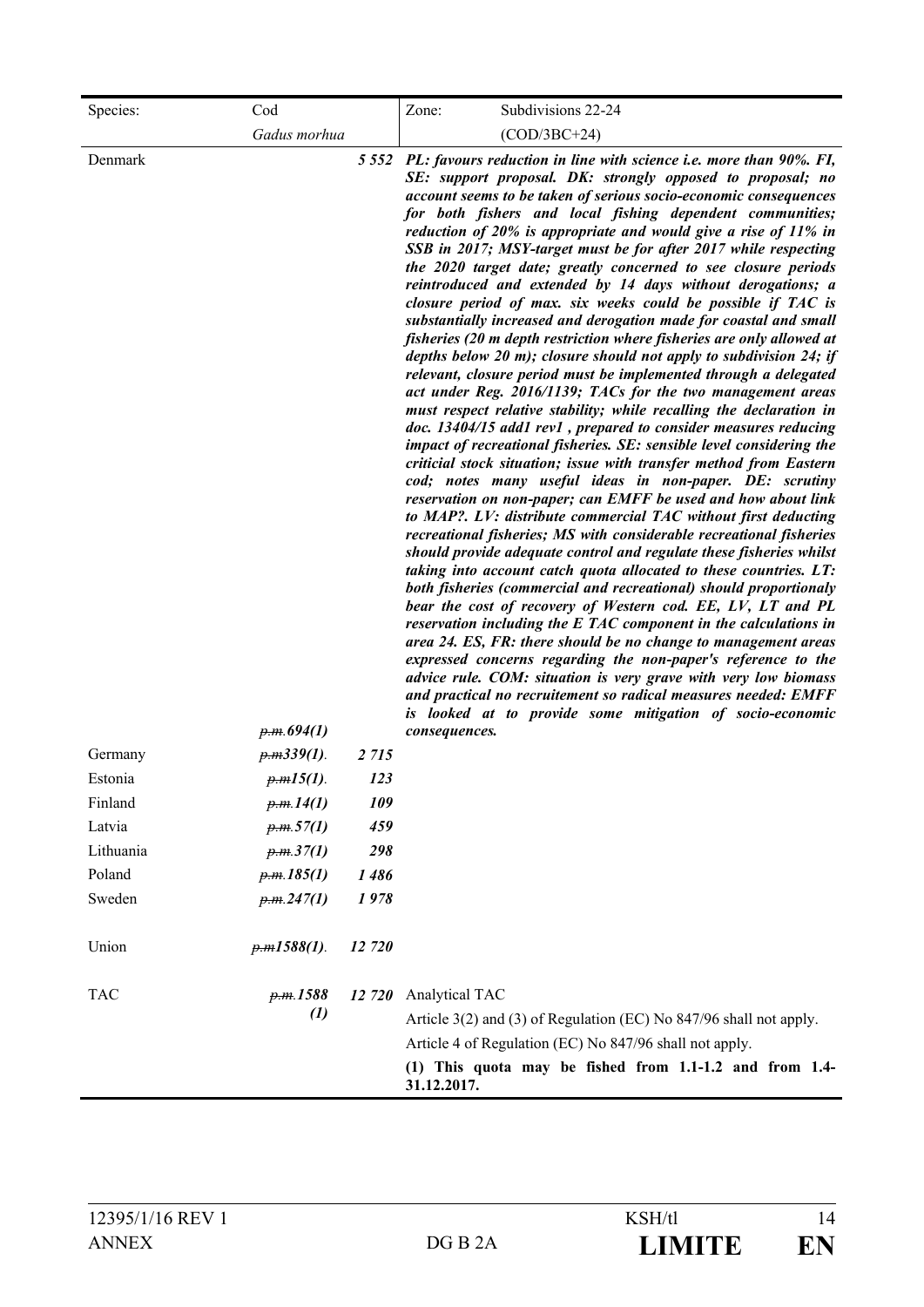| Species:   | Plaice<br><i>Pleuronectes</i><br>platessa |             | Union waters of Subdivisions 22-32<br>Zone:<br>$(PLE/3BCD-C)$                                                                 |
|------------|-------------------------------------------|-------------|-------------------------------------------------------------------------------------------------------------------------------|
| Denmark    | 5 6 3 2                                   | <i>2890</i> | PL: favours increasing the TAC as proposed. DK: worried about<br>deductions in area 21 in sum of 22-23; scrutiny reservation. |
| Germany    | 626                                       | <b>321</b>  |                                                                                                                               |
| Poland     | 1 1 7 9                                   | 605         |                                                                                                                               |
| Sweden     | 425                                       | 218         |                                                                                                                               |
| Union      | 7862                                      | 4034        |                                                                                                                               |
| <b>TAC</b> | 7862                                      | 4 0 34      | Analytical TAC                                                                                                                |

| Species:   | Atlantic salmon        |                | Union waters of Subdivisions 22-31<br>Zone:                                                                             |
|------------|------------------------|----------------|-------------------------------------------------------------------------------------------------------------------------|
|            | Salmo salar            |                | $(SAL/3BCD-F)$                                                                                                          |
| Denmark    |                        | (1)<br>19879   | PL: favours increasing the TAC. FI, SE: support roll-over<br>(95928) (the Aland-province of Finland supports proposal). |
|            | 21 903                 |                | LT: supports roll-over.                                                                                                 |
| Germany    | 2437                   | (1)<br>2 2 1 2 |                                                                                                                         |
| Estonia    | 2 2 2 6                | (1)<br>2020    |                                                                                                                         |
| Finland    | 27 311                 | (1)<br>24 787  |                                                                                                                         |
| Latvia     | 13 9 31                | (1)<br>12 644  |                                                                                                                         |
| Lithuania  | 1638                   | (1)<br>1486    |                                                                                                                         |
| Poland     | 6 6 4 4                | (1)<br>6030    |                                                                                                                         |
| Sweden     | $29606$ <sup>(1)</sup> | 26870          |                                                                                                                         |
| Union      | 105 696                | (1)<br>95928   |                                                                                                                         |
| <b>TAC</b> | <b>Not</b>             | Not relevant   | Analytical TAC                                                                                                          |
|            | relevant               |                | Article $3(2)$ and $(3)$ of Regulation (EC) No $847/96$ shall not<br>apply.                                             |
|            |                        |                | Article 4 of Regulation (EC) No 847/96 shall not apply.                                                                 |
|            |                        |                |                                                                                                                         |
|            | $\sim$                 | .              |                                                                                                                         |

(1) Expressed by number of individual fish.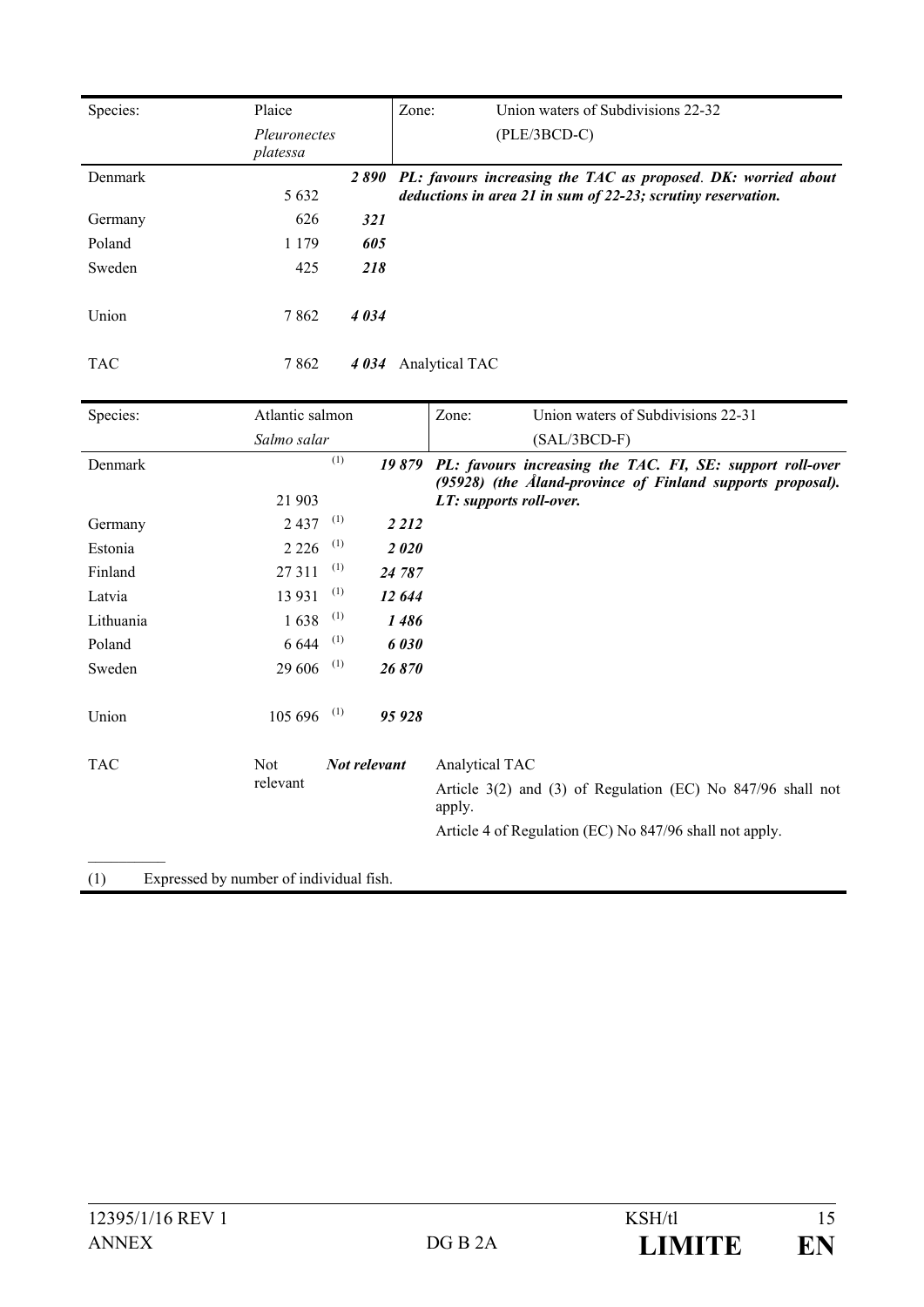| Species:                                       | Atlantic salmon |               | Union waters of Subdivision 32<br>Zone:                                                                                                                                                                                                                                                                                                   |
|------------------------------------------------|-----------------|---------------|-------------------------------------------------------------------------------------------------------------------------------------------------------------------------------------------------------------------------------------------------------------------------------------------------------------------------------------------|
|                                                | Salmo salar     |               | (SAL/3D32.)                                                                                                                                                                                                                                                                                                                               |
| Estonia                                        | 964             | (1)           | 1344 EE: roll-over; stocks are good and improving; severe<br>consequences for coastal communities; huge effort to restore<br>salmon populations undertaken at national level must be<br>recognised (cf. very detailed comments in doc. 12154/16 Add<br>5). FI: follow ICES: 8883 for EU (32% reduction). LV:<br>symphaty for EE concerns. |
| Finland                                        | 8439            | (1)<br>11 762 |                                                                                                                                                                                                                                                                                                                                           |
| Union                                          | 9 4 0 3         | (1)<br>13 106 |                                                                                                                                                                                                                                                                                                                                           |
| <b>TAC</b>                                     | Not<br>relevant | Not relevant  | Precautionary TAC                                                                                                                                                                                                                                                                                                                         |
| (1)<br>Expressed by number of individual fish. |                 |               |                                                                                                                                                                                                                                                                                                                                           |